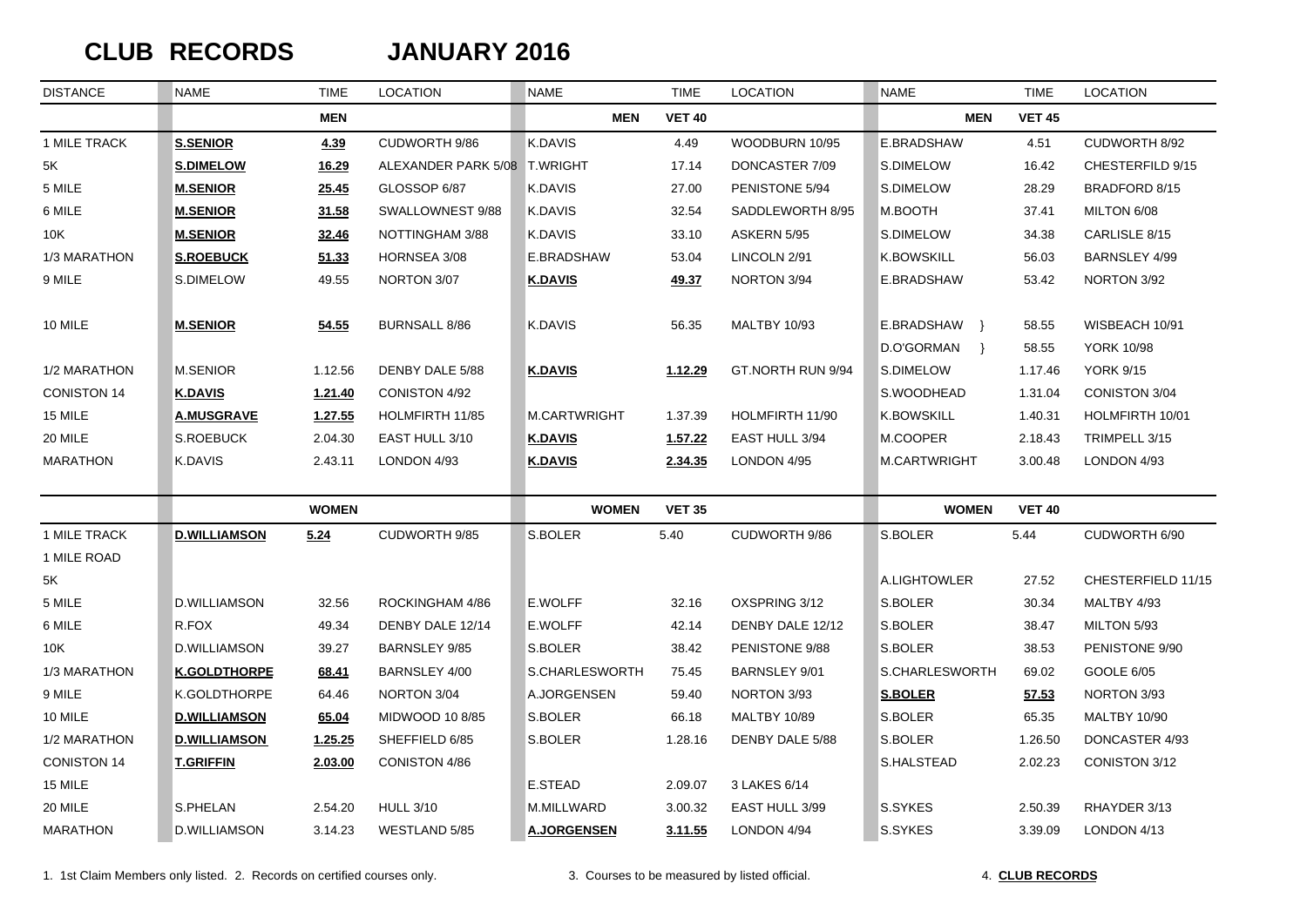#### NEW RECORDS

| 1/2 MARATHON         | <b>D.NOCKELS</b>   | 1.20.32 | MALLORCA 22/3/15        | <b>VET 45</b>   |
|----------------------|--------------------|---------|-------------------------|-----------------|
| 20 MILE              | M.COOPER           | 2.18.43 | <b>TRIMPELL 22/3/15</b> | <b>VET 45</b>   |
| 10K                  | <b>D.NOCKELS</b>   | 35.38   | SALFORD 3/4/15          | <b>VET 45</b>   |
| 5 MILE               | <b>D.NOCKELS</b>   | 28.48   | BRADFIELD 29/4/15       | <b>VET 45</b>   |
| 5 MILE               | <b>D.NOCKELS</b>   | 28.30   | OXSPRING 13/5/15        | <b>VET 45</b>   |
| 5 MILE               | <b>JULIE MOXON</b> | 37.52   | WOMBWELL 5/5/15         | <b>L VET 45</b> |
| 5 MILE               | <b>JULIE MOXON</b> | 37.36   | OXSPRING 13/5/15        | <b>L VET 45</b> |
| 5 MILE               | TRISH MELLOR       | 36.40   | BRADFIELD 5/5/15        | <b>L VET 55</b> |
| 5 MILE               | TRISH MELLOR       | 37.33   | OXSPRING 13/5/15        | <b>L VET 55</b> |
| 5 MILE               | S.DIMELOW          | 28.29   | BRADFORD 9/8/15         | <b>VET 45</b>   |
| 10K                  | S.DIMELOW          | 34.38   | <b>CARLISLE 30/8/15</b> | <b>VET 45</b>   |
| 5K                   | S.DIMELOW          | 16.42   | CHESTERFIELD 5/9/15     | <b>VET 45</b>   |
| <b>HALF MARATHON</b> | S.DIMELOW          | 1.17.46 | YORK 20/09/15           | <b>VET 45</b>   |
| <b>HALF MARATHON</b> | D.BROOM            | 1.38.50 | YORK 20/09/15           | <b>L VET 50</b> |
| <b>HALF MARATHON</b> | <b>B.HAIGH</b>     | 2.02.23 | AMSTERDAM 18/10/15      | <b>L VET 65</b> |
| 10K                  | A.KNOX             | 41.08   | CUSWORTH 4/10/2015      | <b>VET 60</b>   |

#### NEW RECORDS SET

| 9 MILE       | <b>B.HAIGH</b> | 80.59   | NORTON 3/15                   | <b>L VET 65</b> |
|--------------|----------------|---------|-------------------------------|-----------------|
| 1/2 MARATHON | <b>B.HAIGH</b> | 2.04.07 | MANVERS 4/15                  | <b>L VET 65</b> |
| 1/2 MARATHON | R.BROWN        | 1.59.20 | WARRINGTON 22/09/15           | <b>VET 70</b>   |
| 10 MILE      | D.BROOM        | 72.05   | SOUTHHAMPTON 1/11/15L VET 50  |                 |
| 5 MILE       | N.COLE         | 46.22   | <b>OXSPRING 13/5/15</b>       | <b>VET 80</b>   |
| 6 MILE       | R.BROWN        | 58.00   | DENBY DALE 20/12/15//         | <b>VET 65</b>   |
| 5K           | A.LIGHTOWLER   | 27.52   | CHESTERFIELD 5/11/15 L VET 40 |                 |
| 10K          | R.BROWN        | 55.40   | <b>BARNSLEY 29/11/15</b>      | <b>VET 75</b>   |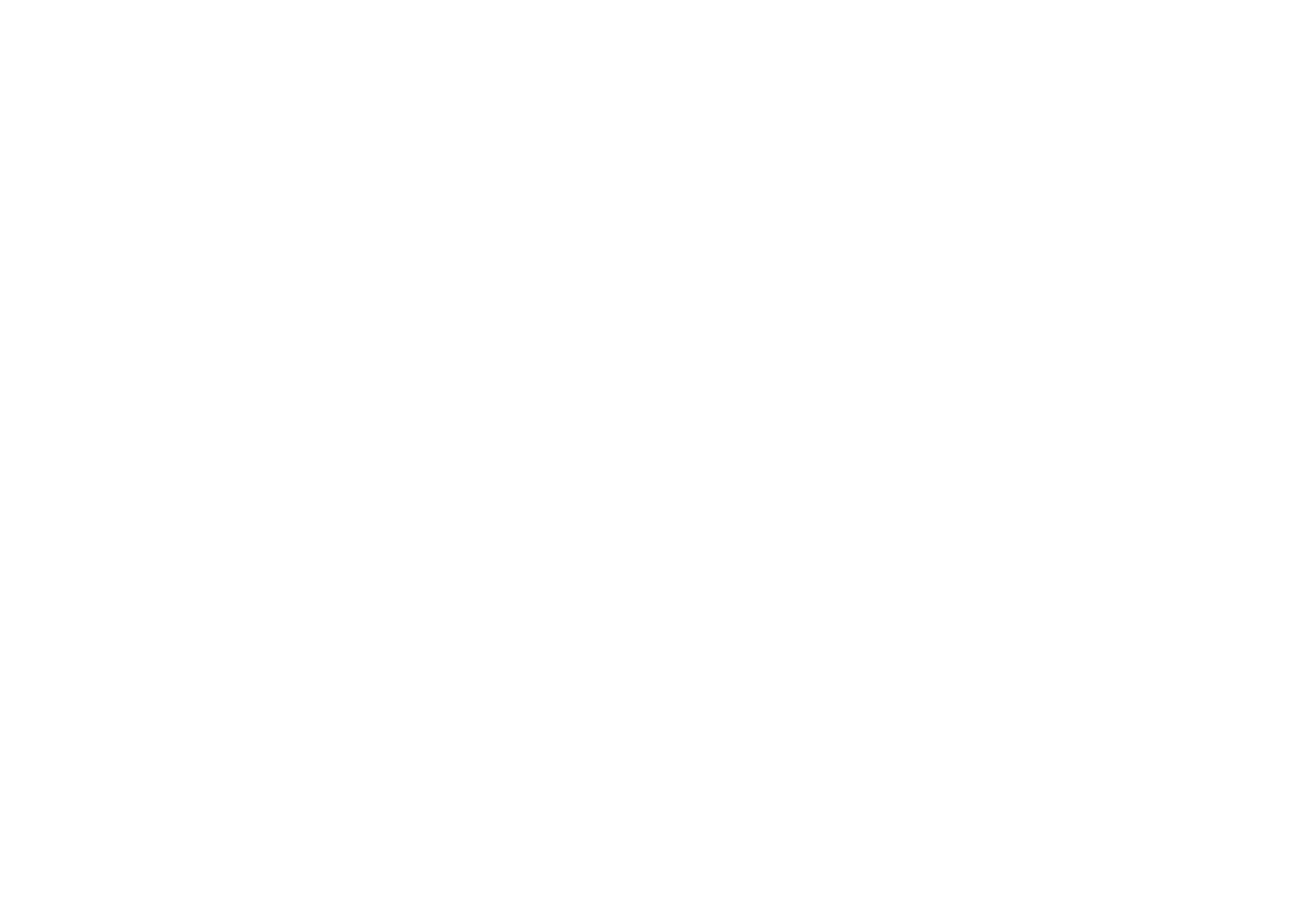## $CLUB$  **RECORDS**

#### **JANUARY 2016**

| <b>DISTANCE</b>    | <b>NAME</b>       | <b>TIME</b>   | <b>LOCATION</b>      | <b>NAME</b>       | <b>TIME</b>   | <b>LOCATION</b>   | NAME              | <b>TIME</b>   | <b>LOCATION</b>                   |
|--------------------|-------------------|---------------|----------------------|-------------------|---------------|-------------------|-------------------|---------------|-----------------------------------|
|                    | <b>MEN</b>        | <b>VET 50</b> |                      | <b>MEN</b>        | <b>VET 55</b> |                   | <b>MEN</b>        | <b>VET 60</b> |                                   |
| 1 MILE             | M.CARTWRIGHT      | 5.39          | CUDWORTH 9/96        | <b>R.BROWN</b>    | 6.04          | CUDWORTH 9/96     | <b>M.WESTON</b>   | 6.32          | CUDWORTH 6/92                     |
| 5K                 | D.O'GORMAN        | 17.23         | RETFORD 5/03         | M.CARTWRIGHT      | 19.24         | MEXBOROUGH 7/01   | M.CARTWRIGHT      | 20.57         | DONCASTER 7/06                    |
| 5 MILE             | D.O'GORMAN        | 28.22         | WOMBWELL 5/01        | S.FRITH           | 31.30         | OXSPRING 4/09     | M.CARTWRIGHT      | 33.17         | OXSPRING 9/06                     |
| 6 MILE             | <b>B.INNES</b>    | 38.22         | DENBY DALE 12/00     | S.FRITH           | 39-16         | MILTON 6/10       | M.CARTWRIGHT      | 41.58         | ROTHER VAL 10/06                  |
| 10K                | D.O'GORMAN        | 34.35         | PERCY PUD 12/01      | S.FRITH           | 40.18         | ROTHWELL 5/10     | A.KNOX            | 41.08         | CUSWORTH 10/15                    |
| 1/3 MARATHON       | <b>B.INNES</b>    | 56.53         | <b>BARNSLEY 4/02</b> | S.FRITH           | 57.52         | HORNSEA 4/10      | R.BROWN           | 66.51         | <b>BARNSLEY 9/01</b>              |
| 9 MILE             | D.BATTY           | 57.27         | NORTON 3/96          | S.STOREY          | 57.13         | NORTON 3/13       | R.BROWN           | 62.56         | NORTON 3/01                       |
| 10 MILE            | M.BOOTH           | 65.36         | CHESTERFIELD 8/12    | S.STOREY          | 64-16         | GOSFORTH 6/12     | <b>S.FRITH</b>    | 67.47         | SNAKE LANE 2/13                   |
| 1/2 MARATHON       | <b>B.INNES</b>    | 1.22.11       | WORKSOP 11/02        | D.O'GORMAN        | 1.24.09       | SHEFFIELD 4/10    | S.FRITH           | 1.32.01       | AXEHOLME 9/13                     |
| <b>CONISTON 14</b> | S.WOODHEAD        | 1.37.27       | CONISTON 3/08        |                   |               |                   | S.MILLWOOD        | 1.51.37       | CONISTON 3/09                     |
| 15 MILE            | D.BATTY           | 1.44.27       | HOLMFIRTH 10/95      | S.FRITH           | 1.43.14       | HOLMFIRTH 10/09   | R.BROWN           | 1.57.59       | HOLMFIRTH 10/01                   |
| 20 MILE            | R.BROWN           | 2.30.13       | EAST HULL 3/93       | S.FRITH           | 2.22.15       | EAST HULL 3/10    | R.BROWN           | 2.38.08       | EAST HULL 3/01                    |
| <b>MARATHON</b>    | <b>B.INNES</b>    | 3.05.17       | SHEFFIELD 4/02       | R.BROWN           | 3.25.15       | LONDON 4/96       | R.BROWN           | 3.33.51       | LONDON 4/01                       |
|                    | <b>WOMEN</b>      | <b>VET 45</b> |                      | <b>WOMEN</b>      | <b>VET 50</b> |                   | <b>WOMEN</b>      | <b>VET 55</b> |                                   |
| 1 MILE             | J. WELBOURN       | 6.04          | WOODBURN 10/95       | <b>J.WELBOURN</b> | 5.58          | CUDWORTH 9/96     |                   |               |                                   |
|                    |                   |               |                      |                   |               |                   | <b>J.BUCKLEY</b>  | 5.46          | LEEDS 8/11                        |
| 5K                 |                   |               |                      | <b>J.BUCKLEY</b>  | <u>17.57</u>  | <b>YORK 8/08</b>  | <b>J.BUCKLEY</b>  | <u>17.57</u>  | DONCASTER 07/11                   |
| 5 MILE             | <b>J.MOXON</b>    | 37.36         | OXSPRING 5/15        | <b>J.BUCKLEY</b>  | 29.57         | BRADFIELD 4/11    | <b>T.MELLOR</b>   | 36.40         | BRADFIELD 4/14                    |
| 6 MILE             | <b>J.WELBOURN</b> | 41.40         | MILTON 5/95          | <b>J.BUCKLEY</b>  | 37.01         | MILTON 6/08       | S.HIGHAM          | 48.37         | DENBY DALE 12/04                  |
| 10K                | S.BOLER           | 39.05         | BARNSLEY 11/94       | <b>J.BUCKLEY</b>  | 37.19         | ROTHWELL 4/08     | <b>J.BUCKLEY</b>  | 40.11         | BARNSLEY 11/11                    |
| 1/3 MARATHON       | S.HIGHAM          | 69.23         | BARNSLEY 4/99        | S.HIGHAM          | 70.28         | BARNSLEY 4/02     | S.HIGHAM          | 72.05         | GOOLE 6/05                        |
| 9 MILE             | S.CHARLESWORTH    | 69.41         | NORTON 3/09          | S.HIGHAM          | 72.38         | NORTON 3/04       | S.HIGHAM          | 71.07         | NORTON 3/06                       |
| 10 MILE            | S.CHARLESWORTH    | 79.23         | FERRIBY 1/09         | D.BROOM           | 72.05         | SOUTHAMPTON 11/15 | S.HIGHAM          | 84.08         | FERRIBY 1/07                      |
| 1/2 MARATHON       | S.CHARLESWORTH    | 1.49.04       | SHEFFIELD 5/11       | D.BROOM           | 1.38.50       | <b>YORK 9/15</b>  | S.HIGHAM          | 1.45.34       | SHEFFIELD 5/05                    |
| <b>CONISTON 14</b> | C.SKEENE          | 2.06.22       | CONISTON 3/12        |                   |               |                   | S.HIGHAM          | 2.00.07       | CONISTON 3/07                     |
| 15 MILE            |                   |               |                      |                   |               |                   |                   |               |                                   |
| 20 MILE            | <b>S.HIGHAM</b>   | 2.49.27       | EAST HULL 3/99       | S.HIGHAM          | 2.52.31       | <b>HULL 3/04</b>  |                   |               |                                   |
| <b>MARATHON</b>    | S.HIGHAM          | 3.59.13       | LONDON 4/99          | S.HIGHAM          | 3.57.11       | LONDON 4/04       |                   |               |                                   |
|                    |                   |               |                      |                   |               |                   | UK best ever time |               | UK 2 <sup>nd</sup> best ever time |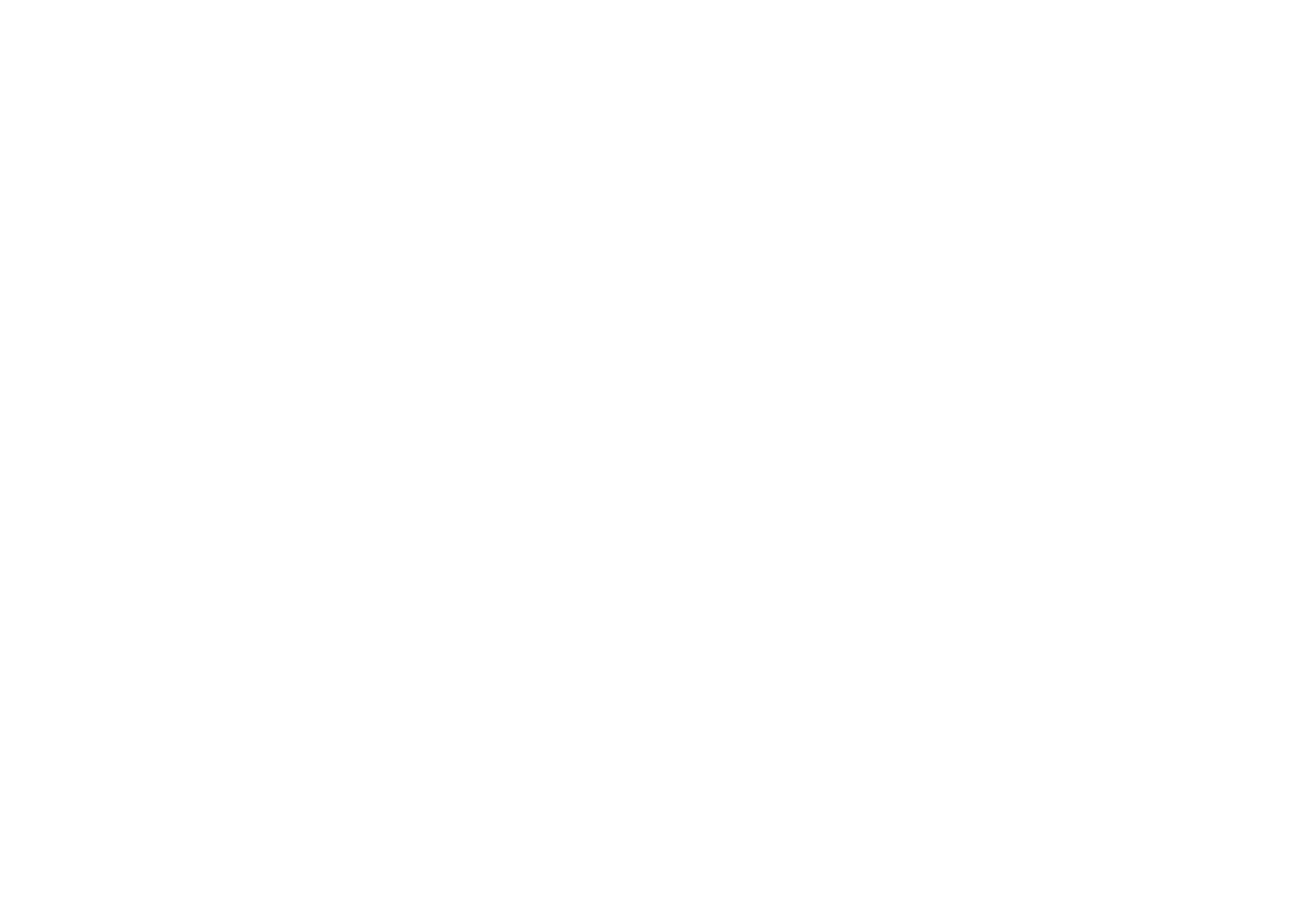## **CLUB RECORDS JANUARY 2016**

| <b>DISTANCE</b>    | <b>NAME</b>    | <b>TIME</b>   | <b>LOCATION</b>  | <b>NAME</b>    | <b>TIME</b>   | <b>LOCATION</b>  | <b>NAME</b>  | <b>TIME</b>   | <b>LOCATION</b>        |
|--------------------|----------------|---------------|------------------|----------------|---------------|------------------|--------------|---------------|------------------------|
|                    | <b>MEN</b>     | <b>VET 65</b> |                  | <b>MEN</b>     | <b>VET 70</b> |                  | <b>MEN</b>   | <b>VET 75</b> |                        |
| 1 MILE             | M.WESTON       | 7.25          | CUDWORTH 6/97    |                |               |                  |              |               |                        |
| 5K                 | D.NEEDHAM      | 22.48         | DONCASTER 7/12   |                |               |                  |              |               |                        |
| 5 MILE             | D.NEEDHAM      | 36.27         | OXSPRING 3/12    | R.BROWN        | 40.07         | OXSPRING 3/11    |              |               |                        |
| 6 MILE             | D.BATTY        | 47.35         | MILTON 6/10      | R.BROWN        | 55.23         | DENBY DALE 12/12 | R.BROWN      | 58.00         | DENBY DALE 12/15       |
| 10K                | D.NEEDHAM      | 45.19         | WAKEFIELD 4/12   | R.BROWN        | 50.36         | BARNSLEY 11/10   | R.BROWN      | 55.40         | BARNSLEY 11/15         |
| 1/3 MARATHON       | D.NEEDHAM      | 65.03         | HORNSEA 4/13     |                |               |                  |              |               |                        |
| 9 MILE             | R.BROWN}       | 67.14         | NORTON 3/06      | R.BROWN        | 77.26         | NORTON 3/14      |              |               |                        |
|                    | D.NEEDHAM}     | 67.14         | NORTON 3/13      |                |               |                  |              |               |                        |
| 10 MILE            | D.NEEDHAM      | 73.55         | THIRSK 3/12      | R.BROWN        | 82.32         | ASKERN 8/11      |              |               |                        |
| 1/2 MARATHON       | D.NEEDHAM      | 1.39.48       | RETFORD 3/13     | R.BROWN        | 1.49.17       | SHEFFIELD 5/11   | R.BROWN      | 1.59.20       | <b>WARRINGTON 9/15</b> |
| <b>CONISTON 14</b> | D.NEEDHAM      | 1.47.38       | CONISTON 3/12    |                |               |                  |              |               |                        |
| 15 MILE            | D.NEEDHAM      | 2.02.45       | BANBURY 3/14     | R.BROWN        | 2.13.00       | HOLMFIRTH 10/10  |              |               |                        |
| 20 MILE            | D.NEEDHAM      | 2.37.40       | <b>HULL 3/12</b> | R.BROWN        | 2.56.49       | <b>HULL 3/11</b> |              |               |                        |
| <b>MARATHON</b>    | R.BROWN        | 3.42.58       | LONDON 4/08      | R.BROWN        | 4.24.54       | LONDON 4/11      |              |               |                        |
|                    | <b>WOMEN</b>   | <b>VET 60</b> |                  | <b>WOMEN</b>   | <b>VET 65</b> |                  | <b>WOMEN</b> | <b>VET 70</b> |                        |
|                    |                |               |                  |                |               |                  |              |               |                        |
| $5K$               |                |               |                  |                |               |                  |              |               |                        |
| 5 MILE             | <b>B.HAIGH</b> | 40.14         | HAYFIELD 4/07    | <b>B.HAIGH</b> | 41.23         | OXSPRING 3/12    |              |               |                        |
| 6 MILE             | <b>B.HAIGH</b> | 49.44         | DENBY DALE 12/07 | <b>B.HAIGH</b> | 53.08         | DENBY DALE 12/11 |              |               |                        |
| 10K                | S.HIGHAM       | 50-23         | Percy Pud 12/10  | <b>B.HAIGH</b> | 51.45         | BARNSLEY 11/11   |              |               |                        |
| 1/3 MARATHON       |                |               |                  |                |               |                  |              |               |                        |
| 9 MILE             | <b>B.HAIGH</b> | 74.48         | NORTON 3/07      | <b>B.HAIGH</b> | 80.59         | NORTON 3/15      |              |               |                        |
| 10 MILE            | <b>B.HAIGH</b> | 84.40         | ASKERN 8/08      |                |               |                  |              |               |                        |
| 1/2 MARATHON       | <b>B.HAIGH</b> | 1.52.39       | BENIDORM 11/07   | <b>B.HAIGH</b> | 2.02.23       | AMSTERDAM 10/15  |              |               |                        |
| <b>CONISTON 14</b> | <b>B.HAIGH</b> | 2.03.01       | CONISTON 3/09    |                |               |                  |              |               |                        |
| 15 MILE            | <b>B.HAIGH</b> | 2.10.51       | HOLMFIRTH 10/08  | G.WOLFF        | 2.34.17       | HOLMFIRTH 10/09  |              |               |                        |
| 20 MILE            |                |               |                  |                |               |                  |              |               |                        |
| <b>MARATHON</b>    |                |               |                  | <b>G.WOLFF</b> | 4.32.50       | LOCH NESS 10/08  |              |               |                        |